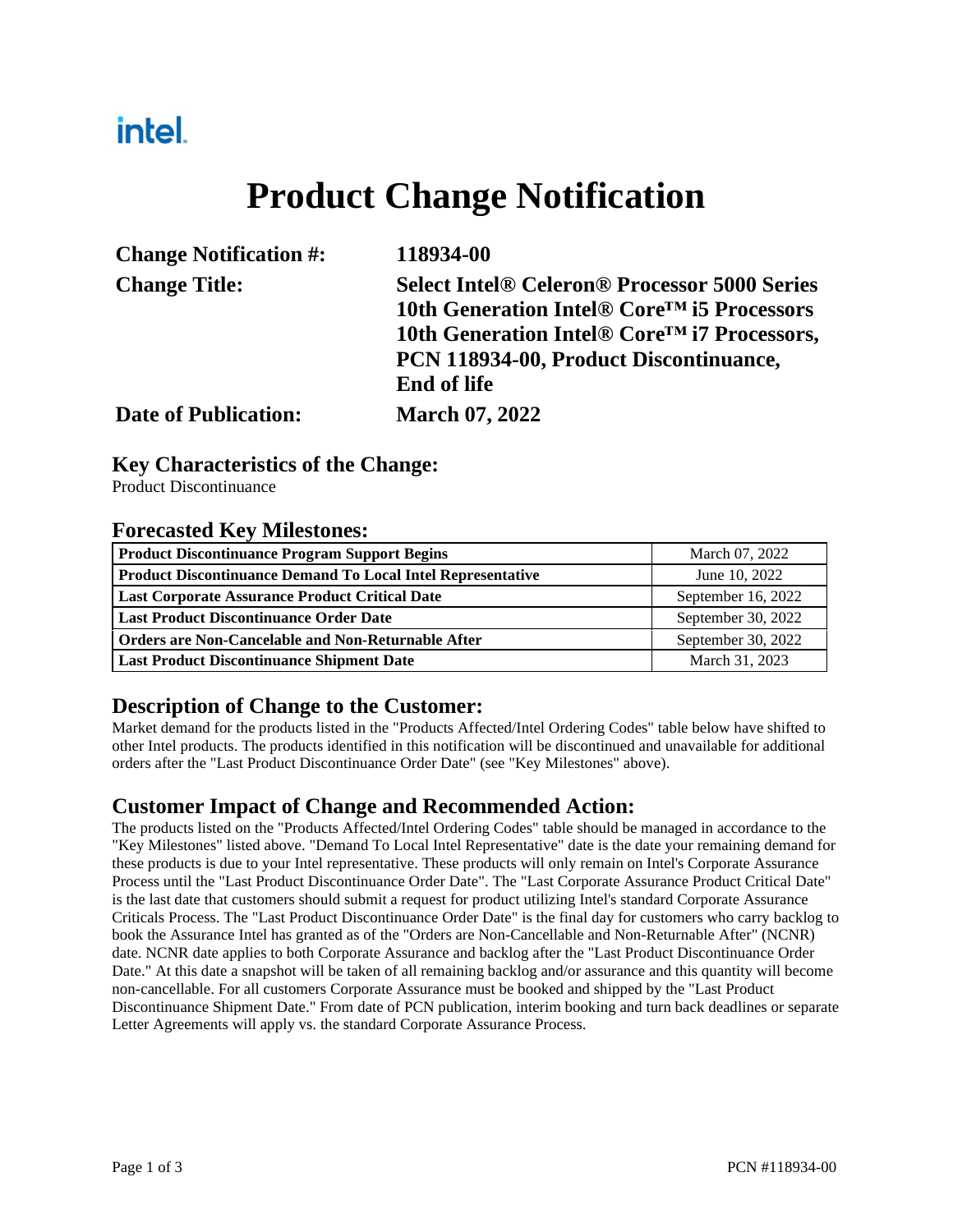| <b>Marketing Name</b>                                                  | <b>Platform</b> | <b>Product Code</b> | <b>S SPEC</b>      | MM#    | <b>Stepping</b> |  |
|------------------------------------------------------------------------|-----------------|---------------------|--------------------|--------|-----------------|--|
| Intel <sup>®</sup> Core <sup>TM</sup> i7-10610U Processor              | <b>MOBILE</b>   | FJ8070104303806     | <b>S RGKV</b>      | 999K46 | V <sub>0</sub>  |  |
| Intel <sup>®</sup> Core <sup><math>TM</math></sup> i5-10310U Processor | <b>MOBILE</b>   | FJ8070104307305     | <b>S RGKX</b>      | 999K48 | V <sub>0</sub>  |  |
| Intel <sup>®</sup> Celeron <sup>®</sup> Processor 5205U                | <b>MOBILE</b>   | FJ8070104307803     | S RGL <sub>3</sub> | 999K4J | V <sub>0</sub>  |  |
| Intel <sup>®</sup> Celeron <sup>®</sup> Processor 5305U                | <b>MOBILE</b>   | FJ8070104307903     | S RGL <sub>4</sub> | 999K4K | V0              |  |

#### **Products Affected/Intel Ordering Codes:**

### **PCN Revision History:**

| <b>Date of Revision:</b> | <b>Revision Number:</b> | <b>Reason:</b>           |
|--------------------------|-------------------------|--------------------------|
| March 07, 2022           | 00                      | Originally Published PCN |